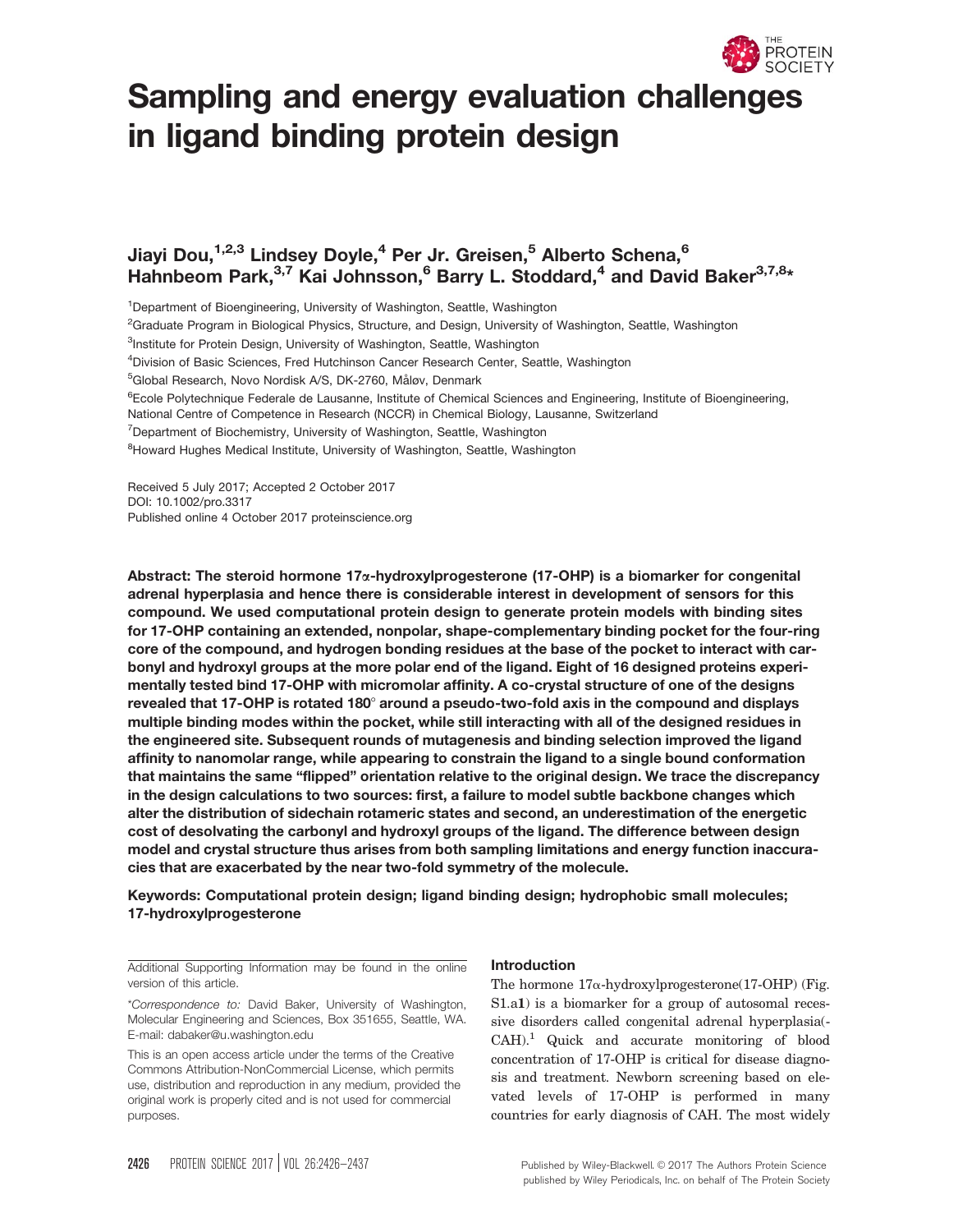

Figure 1. Computational design method and OHP9 design model. (a) Computational design method for binding 17-OHP. Patch-Dock<sup>9</sup> was used to place three conformers of 17-OHP into all 257 crystal structures of NTF2-like proteins from PDB based on shape complementarity; pocket residues were redesigned by Rosetta to fulfill the ligand hydrogen bonding and hydrophobic packing interactions. (b) OHP9 design model. Six mutations introduced by Rosetta design are highlighted in purple. 17-OHP is shown as gray sticks with the more polar end inside the protein pocket. (c) Yeast display flow cytometry results. Under the same labeling condition, scaffold protein RV0760 does not bind 17-OHP while design protein OHP9 shows a clear binding signal. Negative control is OHP9 cells labeled with streptavidin-PE and FITC-conjugated anti-cMyc antibody without biotinylated 17-OHP compound.

used 17-OHP-based CAH diagnosis methods are radioimmunoassays, enzyme-linked fluoroimmunoassays, gas chromatography mass spectrometry(GC-MS), and liquid chromatography linked with tandem mass spectrometry(LC-MS/MS). $^{2}$  There is a need for highly specific 17-OHP screening methods with lower cost and improved sensitivity.

Computational methods for designing small molecule binding proteins seek to generate proteins with a binding pocket with shape and chemical complementarity to the ligand of interest. Rosetta protein design calculations have previously been used to generate high affinity binders of the steroid digoxigenin  $(DIG)$ .<sup>3</sup> The designed DIG binding domain has subsequently been incorporated into sensors with fluorescence and transcriptional readouts.<sup>4,5</sup> Here, we describe the computational design and experimental characterization of  $17\alpha$ -hydroxylprogesterone binding domains. Unlike the DIG case, the crystal structure of the ligand-protein complex differs considerably from the design model. Investigation of the origin of this discrepancy reveals challenges to designing specific binding pockets for pseudosymmetric ligands with few hydrogen bond donors or acceptors.

## **Results**

## 17-OHP and OHP9 design

We used the Rosetta computational design program<sup>6</sup> to design proteins to bind 17-OHP using crystal structures of NTF2-like proteins from the RCSB Protein Data Bank (PDB) as starting scaffolds (Table S3). NTF2-like proteins share a common fold that was first observed in the structure of the rat Nuclear Transport Factor 2(NTF2) protein.<sup>7</sup> This fold is well suited for binding small molecules, with a cone-like shape formed by four curved antiparallel beta strands and three or four alpha helices. Our previous work of designing Digoxigenin binding proteins demonstrated that NTF2-like proteins can tolerate multiple mutations introduced by computational design.<sup>3</sup> In our previous work with DIG binding protein design, we used RosettaMatch<sup>8</sup> to place the ligand relative to the scaffold backbone such that amino acids could be placed to make hydrogen bonds with each of the DIG polar groups.<sup>3</sup> As 17-OHP has fewer polar groups, we experimented with approaches in which ligand placement is primarily determined by shape complementarity with the scaffold. We developed protocols that first, identify shape complementary placements of the ligand in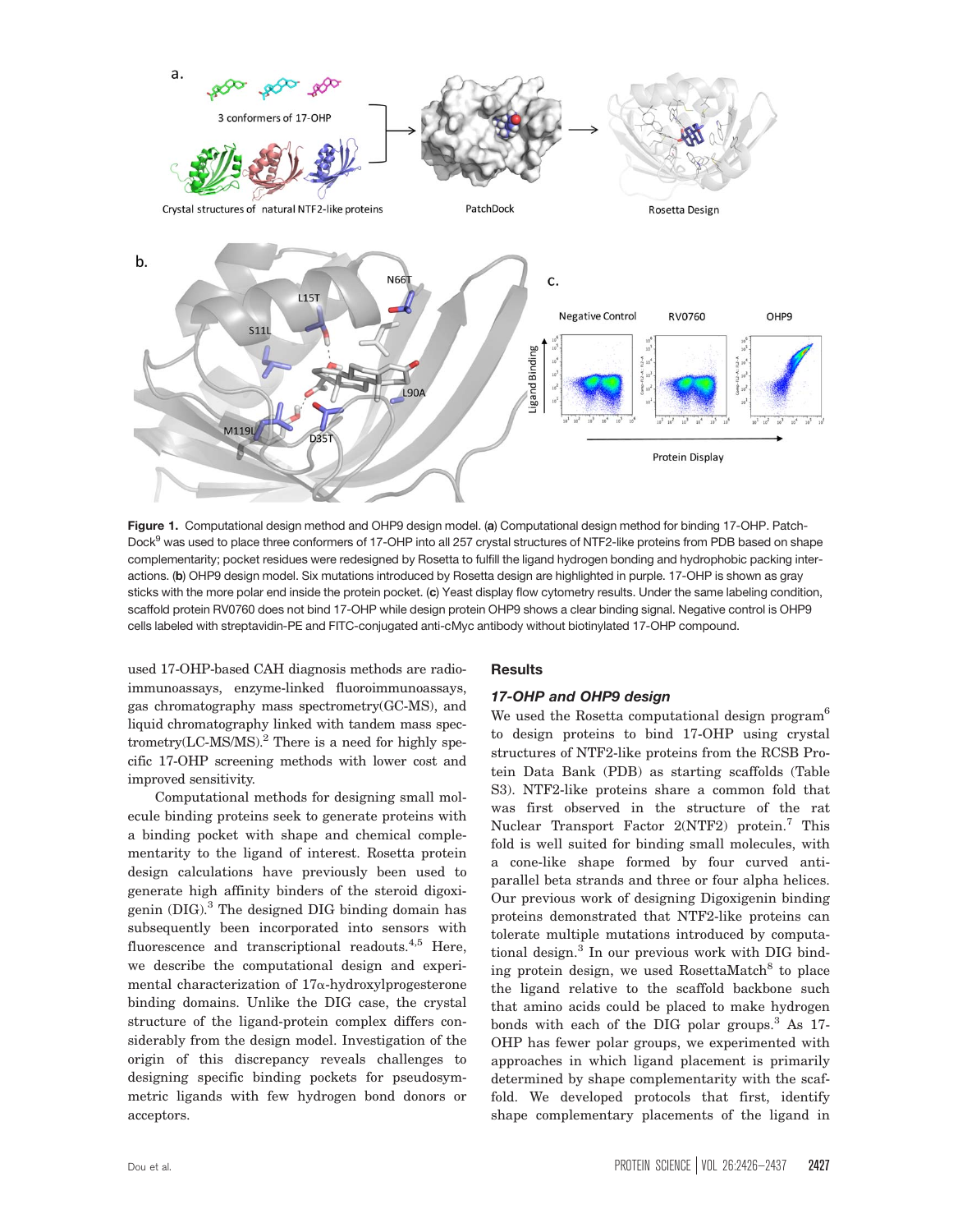Table I. Data Collection and Refinement of Crystal Structures of OHP9 and OHP9\_1C

|                                   | OHP9                    | OHP9_1c                        |
|-----------------------------------|-------------------------|--------------------------------|
| PDB ID                            | $5$ IER                 | 5IF6                           |
| Data collection                   |                         |                                |
| Space group                       | $P_3$ 2 1               | $\mathrm{P}$ $2_1$ $2_1$ $2_1$ |
| Unit cell                         |                         |                                |
| $a, b, c(A^{\circ})$              | 78.8, 78.8, 184.5       | 80.0, 100.8, 118.2             |
| $\alpha$ , $\beta$ , $\gamma$ (°) | 90, 90, 120             | 90, 90, 90                     |
| Wavelength (A)                    | 1.0                     | 1.0                            |
| Resolution range $(A)$            | $36.2 - 2.0(2.1 - 2.0)$ | $36.7 - 2.5(2.6 - 2.5)$        |
| Unique reflections                | 45362 (4441)            | 33404 (3054)                   |
| R-merge                           | 0.067(0.369)            | 0.072(0.608)                   |
| R-meas                            | 0.071(0.397)            | 0.077(0.664)                   |
| CC <sup>1</sup> /2                | (0.933)                 | (0.988)                        |
| $I/\sigma(I)$                     | 22.25(5.35)             | 26.55(2.81)                    |
| $\widehat{\text{Chi}}$            | 1.093(0.783)            | 1.162(0.991)                   |
| Multiplicity                      | 10.2(7.4)               | 7.1(6.4)                       |
| Completeness $(\%)$               | 99.95 (99.48)           | 99.6 (99.5)                    |
| Wilson B-factor                   | 29.97                   | 52.5                           |
| Refinement                        |                         |                                |
| R-work                            | 0.1777                  | 0.2129                         |
| R-free                            | 0.2098                  | 0.2437                         |
| Number of non-hydrogen atoms      | 4292                    | 6029                           |
| Macromolecules                    | 3877                    | 5834                           |
| Ligands                           | 125                     | 147                            |
| Water                             | 290                     | 48                             |
| Protein residues                  | 519                     | 800                            |
| RMS(bonds)                        | 0.003                   | 0.008                          |
| RMS(angles)                       | 0.69                    | 0.86                           |
| Ramachandran favored (%)          | 98                      | 97                             |
| Ramachandran allowed (%)          | $\mathbf{0}$            | 2.75                           |
| Ramachandran outliers (%)         | $\overline{0}$          | 0.25                           |
| Clashscore                        | 1.02                    | 1.12                           |
| Average B-factor                  | 36.2                    | 60                             |
| Macromolecules                    | 35.3                    | 60.2                           |
| Ligands                           | 50.3                    | 56.3                           |
| Solvent                           | 41.5                    | $51.6\,$                       |

the pocket and second, search for hydrogen bonds with sidechains from neighboring backbone segments [Fig. 1(A)]. For the first step, we used Patch-Dock,<sup>9</sup> and for the second, either HBnet<sup>10</sup> or Rosetta design allowing small perturbations of the ligand rigid body orientation (Materials and Methods). Sixteen designs with favorable predicted binding energy and high shape complementarity (in comparison with existing steroid binding proteins) were selected for experimental characterization (Tables S1 and S7).

Synthetic genes encoding the 16 designs were obtained and the proteins were displayed on the yeast  $surface<sup>11</sup>$  (Methods, Table S2). We synthesized biotinconjugated and an Alexa488-conjugated probes of 17- OHP for fluorescent labeling. Both probes replace the ketone atom O3 in 17-OHP with a nitrogen atom tethered to an oxime ether linker (Methods, Fig. S1). Eight of the designs showed binding signal in the flow cytometry assay using this biotinylated probe and streptavidin–phycoerythrin (PE); the protein display level in the assay was measured by a fluorescein isothiocyanate (FITC)-conjugated chicken anti-c-Myc antibody (Methods, Fig. S2). Fluorescence polarization assay using the Alexa488-conjugated probe and

purified proteins showed the binding affinity was in the low to high micro-molar range (Methods, Fig. S1).

We focused on the OHP9 design, as the crystal structure of this design in complex with 17-OHP provides considerable insight into current design challenges (see below). OHP9 is based on the  $Myco$ bacterium Tuberculosis protein RV0760, which currently has no annotated biological function.<sup>12</sup> Six substitutions were introduced by Rosetta into this protein scaffold in the design calculations [Fig. 1(B)]. RV0760 does not bind 17-OHP in the yeast display assay [Fig. 1(C)]. OHP9 was expressed and purified from E. coli, and its binding dissociation constant  $(K_D)$  for 17-OHP was estimated by fluorescence polarization to be approximately 15  $\mu$ M (Fig. S3).

#### OHP9 crystal structure

The crystal structure of OHP9 in complex with 17- OHP was solved at 2.0A resolution (Materials and Methods, Table I). Ligand density is clear and unambiguous in all four copies in the crystallographic asymmetric unit [Fig. 2(D)]. While the protein backbone in the crystal structure is similar to that in the design model  $(C\alpha$  root-mean-square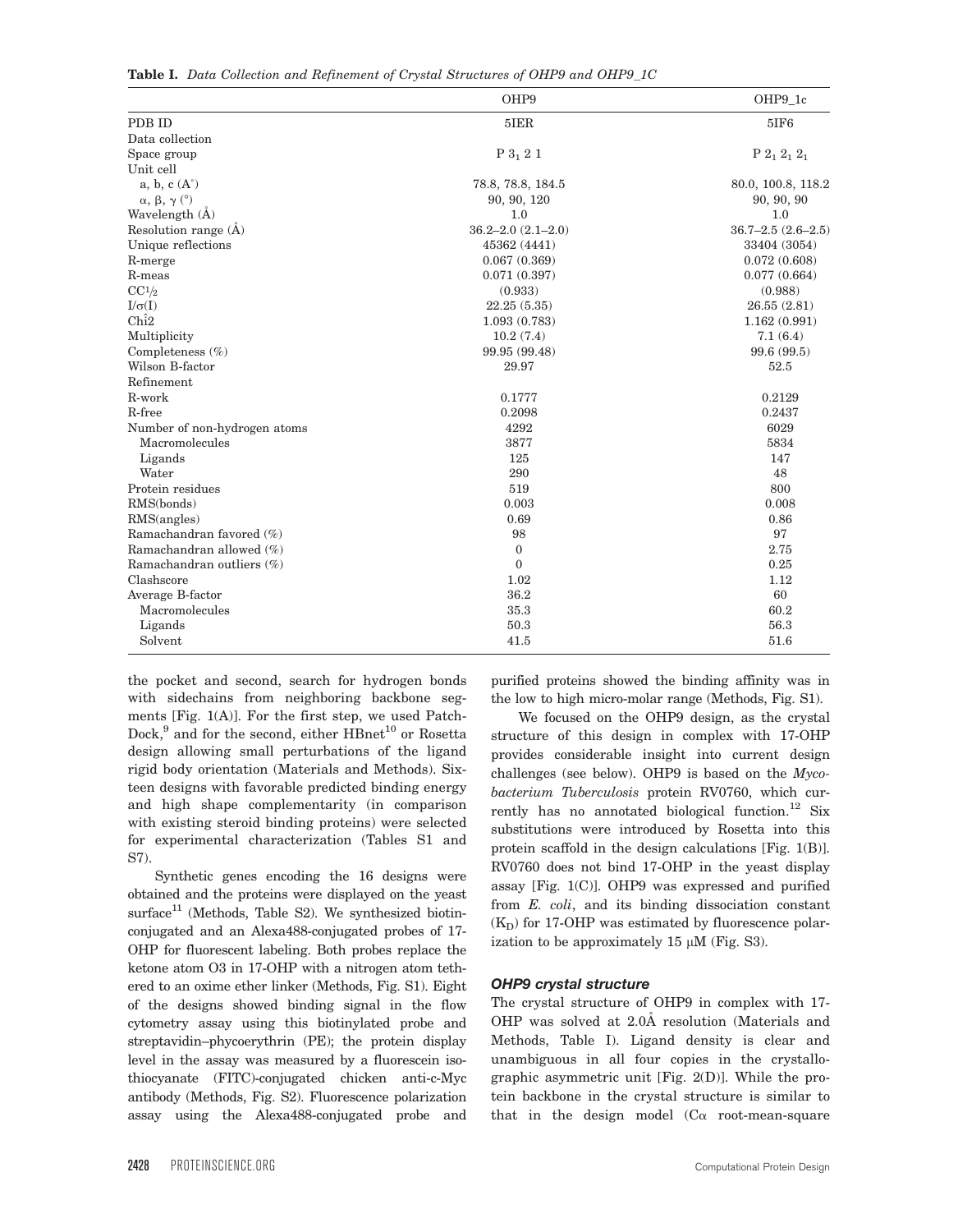

Figure 2. Distinct binding conformations revealed in the crystal structure of OHP9. (a) 2D representation of designed interactions around 17-OHP. Hydrogen bonding interactions are highlighted as dashed gray lines between protein sidechains and 17- OHP. Hydrophobic packing interactions are represented as purple shades. (b) 2D representation of interactions in OHP9 crystal chain A in the same fashion as in a. In addition, a water molecule is represented as a gray dot. Observed intraprotein hydrogen bond between Thr15 and Trp23 is highlighted. Atom O1, O2, O3, C12, and C16 of 17-OHP are labeled explicitly for direct comparison. (c) Superimposed ligands upon aligned protein backbones. 17-OHP in design model is shown in purple. The same ligand in crystal chain A is in cyan and its orientation deviates by a  $180^\circ$  rotation. (d) 2Fo-Fc density maps of four ligand copies in OHP9 crystal: chain A in cyan; chain B and D in magenta; chain C in salmon. (e and f) Superimposed ligands upon protein alignment. In comparison with the bound ligand in crystal chain A(cyan), chain C ligand(salmon) reveals the second ligand binding configuration where 17-OHP flips long the longer axis with two methyl groups pointing up; (f) Chain B and D(magenta) reveal the third binding configuration with an additional water molecule between Tyr108 and 17-OHP.

deviation  $(RMSD) < 0.52$ Å, Table II), there are considerable differences in both the rotameric state of binding site sidechains and the ligand placement [Table S4 and Fig. 2(A–C)]. The four individual copies of the ligand found in the crystallographic asymmetric unit display three distinct configurations that each interact with different sidechain rotameric states and make different water-mediated hydrogen bonds (Fig. 2). The observed presence of several similar, but distinct binding modes within the crystal implies that sufficient energetic and kinetic barriers (and structural differences) separate each state to drive consistent positioning of the distinct modes in the crystallographic asymmetric unit.

In the first configuration (crystal chain A), 17- OHP is flipped  $180^\circ$  in comparison with the design model [Fig. 2(C)]. Thr15, originally designed to form a hydrogen bond to the ligand hydroxyl group (atom

name O1) instead turns to form an inter-residue hydrogen bond with Trp23, leaving its methyl group facing the pocket and preferring a hydrophobic interaction [Fig. 2(A)]. Without the Thr15 hydrogen bonding donor to distinguish its two polar ends, 17-OHP's ketone oxygen atom O3 on the other end recapitulates the designed hydrogen bond with Tyr108 [Fig. 2(B)]. Two methyl groups (C12 and C16) switch their positions in the flipped orientation making hydrophobic interactions with Leu119, Phe106, Thr95, and Trp123 [Fig. 2(A, B)]. For all of these residues, except Phe106, the rotameric states are modeled incorrectly in the design model (Table S4). In the second configuration (crystal chain C), 17-OHP is rotated another  $180^\circ$ along the longer axis while maintaining the flipped orientation seen in the first configuration [Fig. 2(E)]. The protein pocket stays almost exactly the same in the first and second configurations except slight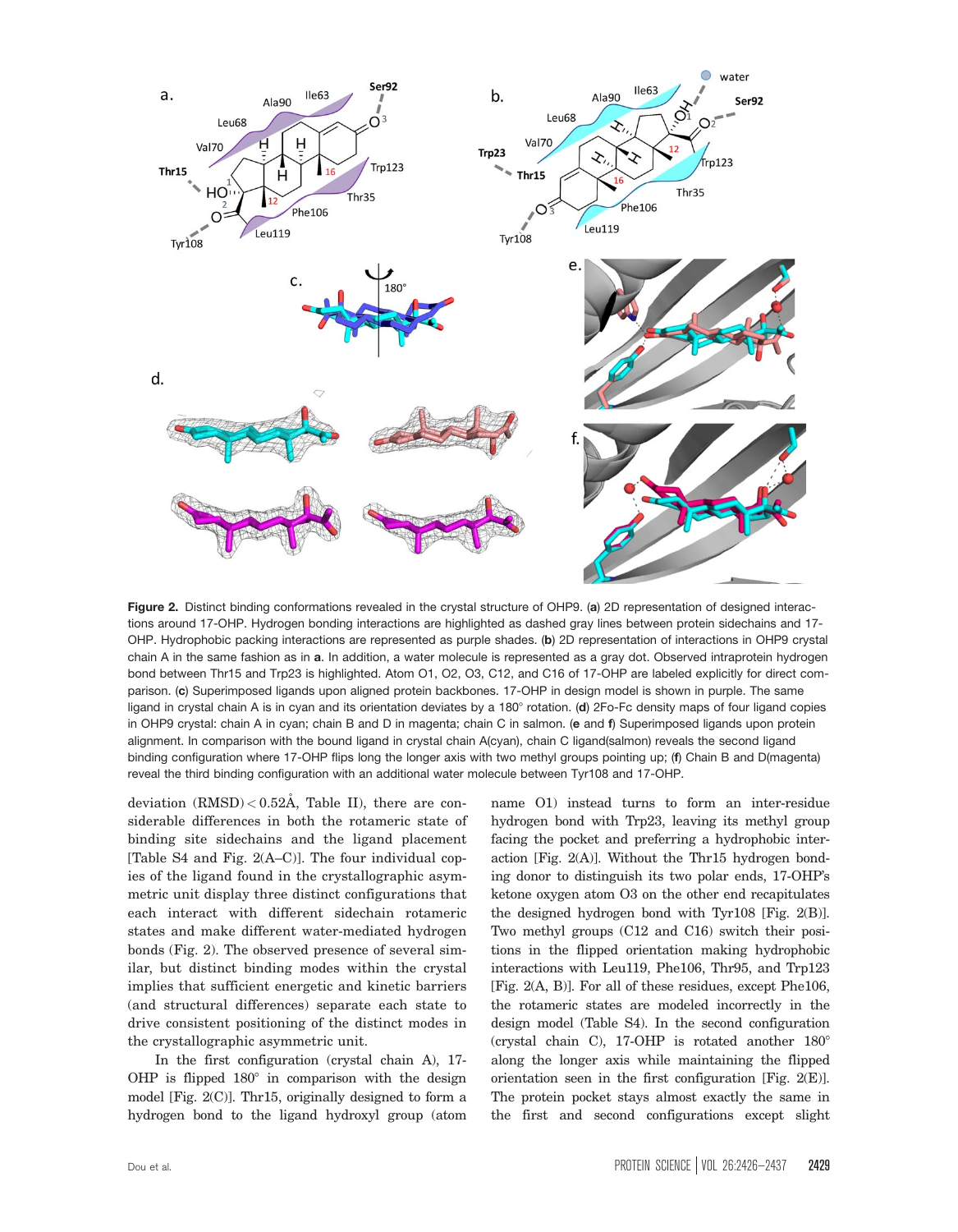Table II. Backbone RMSD Between Four Chains of OHP9 Crystal Structure and OHP9 Design Model

|                    | Chain $B(A)$ | Chain $C(A)$ | Chain $D(A)$ | Design model (A) |
|--------------------|--------------|--------------|--------------|------------------|
| Chain A            | 0.194        | 0.165        | 0.223        | 0.417            |
| Chain B            |              | 0.248        | 0.225        | 0.520            |
| Chain C<br>Chain D |              |              | 0.286        | 0.492<br>0.443   |

backbone movements on Leu68 and Val102. In the third configuration (crystal chain B and chain D), the indole nitrogen proton of Trp12 faces solvent and forms water-mediated hydrogen bonds with the unpaired beta-strand backbone, leaving an open space in the pocket. Water-mediated hydrogen bonds are formed between 17-OHP and Tyr108. 17-OHP is tilted along the longer axis in comparison with the first configuration [Fig.  $2(F)$ ]. Since the probes we used in the binding assays have a PEG linker (Fig. S1), the open space in crystal chain B and chain D could allow the linker to exit (this is speculative since the compound used in the crystal structure determination does not have the linker). In addition to the Trp12 conformation change, Leu68 and Ser92 adopt different rotamers in the third configuration compared with the first and second configuration.

### Competition between intra protein and protein– ligand hydrogen bonding

As noted above, a central flaw in the original computational design calculations was the failure to recognize that the side chain of Thr15, initially designed to form a hydrogen bond with the hydroxyl group in 17-OHP, instead can assume an alternate rotameric conformation forming an inter-residue hydrogen bond with Trp23 [Fig. 2(A, B)]. This failure could be due to either a backbone or sidechain sampling problem or to energy function inaccuracy. To address this question, we systematically evaluated the energies of each rotameric state of Trp23 in the absence of 17-OHP, allowing all neighboring sidechains to reconfigure into their lowest energy states for each rotamer choice (Materials and Methods). When the backbone of the crystal structure is used in the calculations, the Trp23-Thr15 interaction is the lowest energy state, as in the crystal structure. However, when the design model backbone was used, the Trp23-Thr15 hydrogen bond is not observed in the low energy ensemble [Fig. 3(A)]. The shortcoming thus arises from the fixed-backbone approximation used in our design protocol: local refinement by short molecular dynamics (MD) simulation was able to sample a subtle change in the  $N-C\alpha-C\beta$  bond angle at position 23 which allows Trp23 to hydrogen bond with Thr15 [Materials and Methods, Fig. 3(B)].

#### Energetic balance in ligand docking

To investigate whether the unanticipated intraprotein hydrogen bond between Trp23 and Thr15

can explain the lack of observation of the designed ligand orientation in the crystal structure, we performed ligand docking simulations starting with both design model and the crystal structure using Rosetta, $^{13}$  Glide, $^{14}$  and Vina<sup>15</sup> (we used Glide and Vina in addition to Rosetta to reduce bias arising from the use of the same energy function for design and docking) (Materials and Methods). The docking solutions generated by Glide and Vina with the design model closely matched the designed ligand orientation, suggesting that the designed binding configuration is indeed a deep local minimum given the design model backbone [Fig. 3(C)]. Starting from the crystal structure, Glide correctly generates the flipped orientation with ligand position moved  $2.2 \text{ Å}$ away from the crystalized configuration; the best model generated by Vina from the crystal structure is still in the (incorrect) designed configuration [Fig. 3(D)]. Rosetta ligand docking with flexible sidechains (Glide and Vina were run with fixed sidechains) samples all three of the ligand configurations observed in the crystal structure, but the lowest energy configuration is that of the design model for both the model backbone and crystal structure backbone [Fig. 3(E)]. In the crystal structure backbone, the lower energy of the incorrect designed ligand configuration comes from both electrostatic and hydrogen bonding interactions (Table III).

#### OHP9 single-mutation binding landscape

To probe the sequence-structure-function relationships underlying the three different ligand conformations, we performed a single-mutation scanning analysis spanning the entire sequence of OHP9. Every residue in OHP9 was mutated in parallel to each of the 20 amino acids (Methods, Table S5). Yeast cells displaying the mutant pool were incubated with the biotinylated probe, labeled with streptavidin-PE and anti-cMyc FITC conjugated antibody for fluorescence-activated cell sorting (FACS) (Materials and Methods). Naïve and selected pools were deep sequenced and mutation counts were summarized as enrichment values (Methods, Figs. S4 and S5). The hydrogen bonding residues Tyr108 and Thr15 are highly conserved after three rounds of binding selection; major packing residues introduced by computational design also were conserved [Fig. 4(A)]. Overall, the mutational data are compatible with both our design model and the crystal structure. Although the ligand configurations are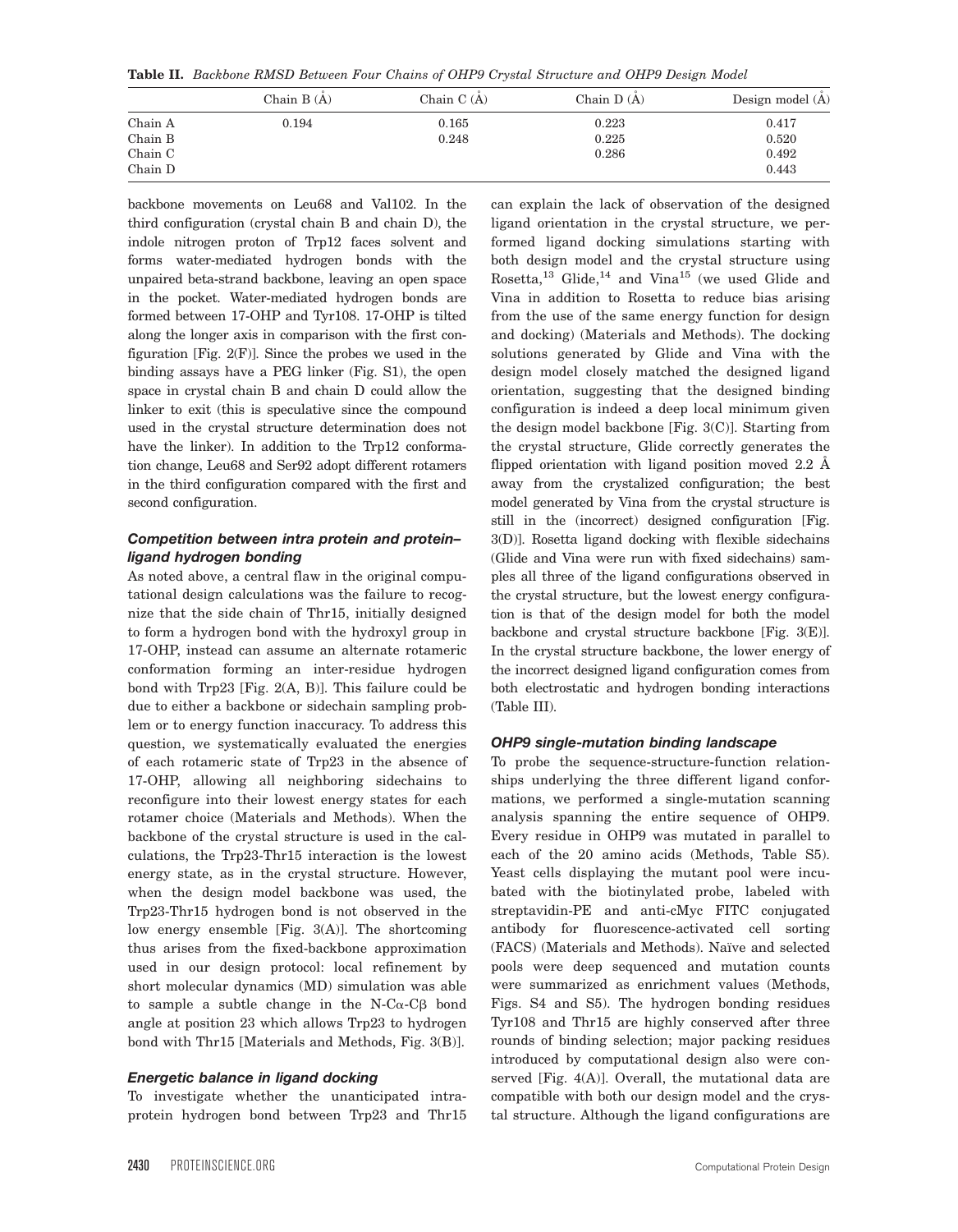

Figure 3. Computational analysis of observed discrepancies in OHP9 design model. (a) Computed sidechain rotamer distribution for Trp23 in OHP9 design model backbone and OHP9 crystal backbone. Each colored grid represents one conformational state of Trp23 with sidechain  $\chi$ 1 and  $\chi$ 2 angles indicated by X and Y axes, respectively. Colorimetric scale is based on Boltzmann probability<sup>23</sup> calculated from Rosetta energy term, where blue representing high-probability(low-energy) states and red representing low-probability(high-energy) states. The designed Trp23 rotamer is indicated by a purple window ( $\chi$ 1  $\sim$   $-$ 170°,  $\chi$ 2  $\sim$  30°), and crystalized Trp23 rotamer by a cyan window (χ1  $\sim$   $-170^\circ$ , χ2  $\sim$  90°). (b) Change of Cα-Cβ vector in molecular dynamics simulation that captures the Trp23-Thr15 hydrogen bond. Design model shown in purple serves as the starting point for simulation; representative MD model after a short simulation shown in gray closely matches the conformations in crystal structure(cyan). (c and d) Docked ligand conformations using Vina<sup>15</sup> and Glide<sup>14</sup>. OHP9 design model in purple on the upper panel where Vina ligand (pink) and Glide ligand (yellow) are superimposed with the design ligand(purple) for comparison; (d) OHP9 crystal chain A in cyan on the lower panel where Vina ligand (pink) and Glide ligand(yellow) overlay with the chain A ligand(cyan). Ligand hydrogen bonds are highlighted by dashed gray lines. (e) Ligand energy landscapes generated by Rosetta ligand docking. OHP9 design model was used as the input conformation for the docking simulation summarized on the upper panel, where the purple color circles the design ligand configuration; cyan circle is close to the crystal chain A ligand configuration; gray color circles the ligand configuration that is 180° rotated from chain C ligand (with two polar groups inside the protein pocket); For the lower-panel docking landscape, crystal chain A was used as the input docking conformation where salmon circle represents the crystal chain C ligand configuration. The same colors are used for indicating design(purple) and chain A(cyan) ligand configurations.

quite different, the designed pocket residues play similar structural and chemical roles conferring binding function. Several peripheral mutations are better understood based on the crystal structure.

Small amino acids (Gly and Ala) are highly preferred at position 12, where the linker of the biotinylated probe must exit from the binding pocket. The preference of position 13 for Tyr, Trp, and Phe and

Table III. 17-OHP Energy Terms in Designed and Crystalized Configurations (Rosetta Energy Function: Talaris2014; Unit: Rosetta Energy Unit)

|                 | fa atr     | fa rep  | fa sol | fa intra rep | fa elec    | hbond sc   | Total      |
|-----------------|------------|---------|--------|--------------|------------|------------|------------|
| Design model    | $-7.36709$ | 0.55663 | 2.4725 | ${0.0916}$   | $-0.27093$ | $-1.02311$ | $-5.54041$ |
| Crystal chain A | $-7.28305$ | 0.62063 | 2.2467 | 0.06463      | $-0.13581$ | $-0.54221$ | $-5.02912$ |

fa\_atr and fa\_rep describe the attractive and repulsive portions of Van der Waals energy, respectively. fa\_sol is the implicit solvation energy term based on Lazaridis–Karplus approximation. fa\_intra\_rep describes the internal repulsive Van der Waals energy of the small molecule ligand 17-OHP. fa\_elec is the Coulumb electrostatic energy term. hbond\_sc describes the hydrogen bonding energy between protein sidechain and the small molecule ligand.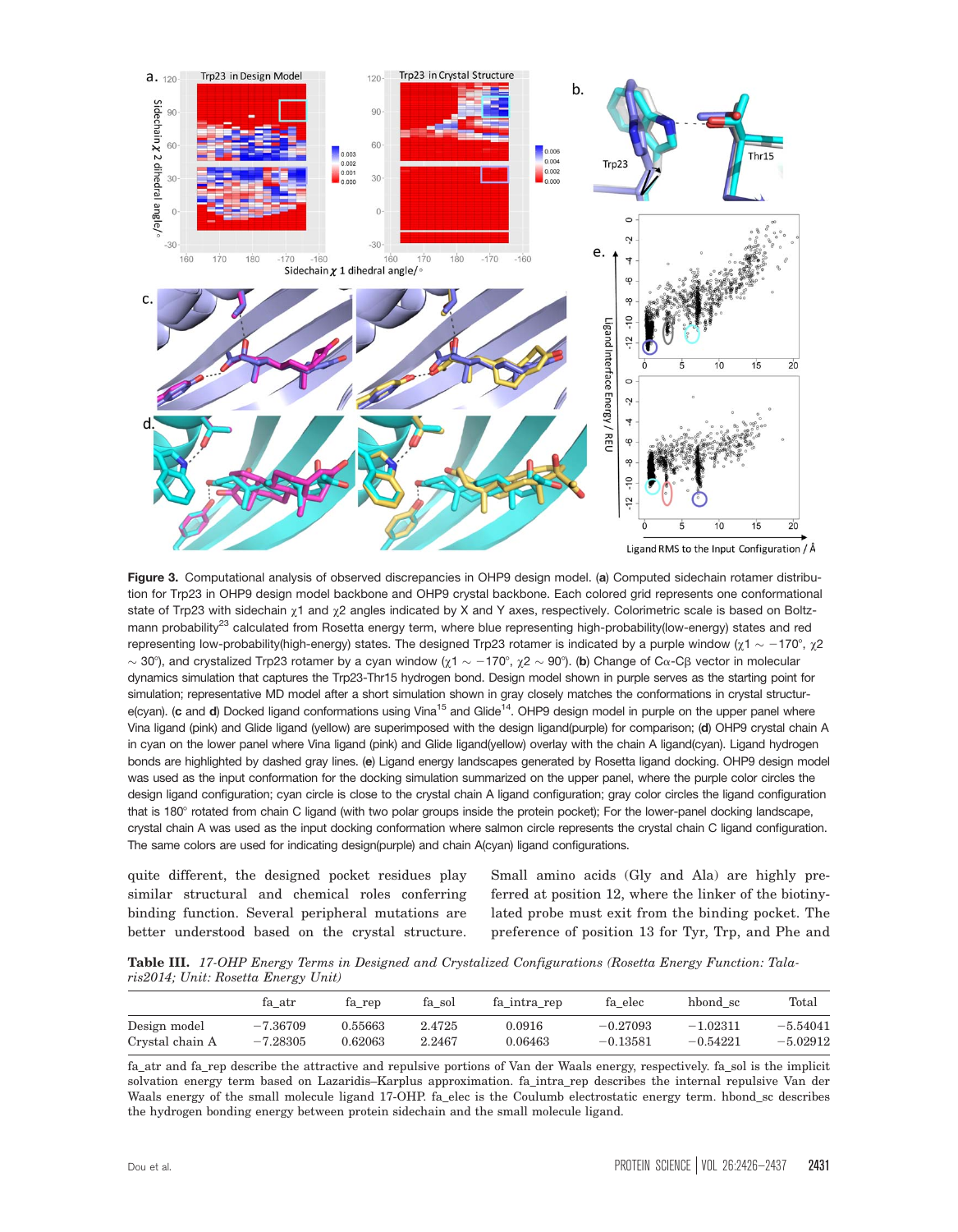

Figure 4. Binding fitness landscape of OHP9. The effect of each amino acid substitution(Y axis) at selected protein positions(X axis) is assessed by enrichment in the binding population  $(\Delta E^{\chi})$ : enrichment value Supplementary Figure S4). Colored grids represent single mutant substitutes, where red and blue indicate high enrichment and depletion, respectively, after three rounds of selection for better binding (Supplementary Figure S4 and S5). The initial OHP9 amino acid at each position is indicated by its one-letter amino acid code in the white box. (a) Designed interacting residues in OHP9 are highly conserved during the affinity selection. Few or no substitutions are enriched shown in the colored data matrix. Residue positions are mapped on to the OHP9 structure, where design ligand(purple) and crystal chain A ligand(cyan) are superimposed, and their hydrogen bonds are indicated by dashed lines in the same color. (b) Periphery beneficial mutations that seemingly conflict with the design model (red sidechains) can be partially explained by the crystal chain B and D conformation (gray sidechains). (c) Beneficial mutations in close vicinity to the ligand were included for constructing a pocket-only combinatorial library of OHP9. The nine positions are mapped onto the OHP9 structure. (d) Top enriched substitutions, mostly in the periphery region of the protein, were included for making a general combinatorial library. In total, 15 positions were mutated all around the protein.

favorable mutations seen at position 16 might affect stability of the exposed conformation of Trp12 in chain B and chain D of the crystal structure [Fig. 4(B)].

Using this comprehensive mutational map as a guide, we constructed two combinatorial libraries to explore the synergy between the beneficial mutations found at either the periphery or pocket positions (Methods, Table S6). The libraries were sorted to convergence to identify the highest affinity binders (Fig. S6). OHP9\_1A, isolated from the pocket-mutant-only library [Fig. 4(C)], carries five mutations. Of particular note, Trp23 (which appears to prevent Thr15 from forming a hydrogen bond to the ligand) is mutated to Phe in OHP9 1A [Figs. 5(A) and S8]. Its dissociation constant  $(K_D)$  for binding 17-OHP was determined (via fluorescent polarization) to be 5.1nM, an estimated 3000-fold affinity increase from OHP9 [Figs. 5(B) and S7]. Attempts to obtain high-resolution diffracting crystals of OHP9\_1A were unsuccessful.

OHP9\_1C, which displayed a  $K_D$  value of 59 nM, was identified from the library designed to combine all of the top beneficial point mutants [Fig. 4(D)]. It carries seven mutations from OHP9, none of which is seen in OHP9\_1A [Fig.  $5(A)$ ]. The cocrystal structure of OHP9\_1C in complex with 17- OHP was solved at 2.5 Å (Materials and Methods, Table I), and the ligand was found in a configuration similar to that in the chain B and D of OHP9 crystal structure, with a water-bridged hydrogen bond between Tyr108 and 17-OHP [Fig. 5(D)]. All six copies of ligand in the crystal structure adopt the same configuration [Fig. 5(C)]. The average backbone  $C_{\alpha}$ RMS change from OHP9 to OHP9\_1C is 0.305 A (Table V). Mutation of Trp12 to Gly likely opens an exit for the probe linker (a sodium ion is present in the empty space in the crystal structure) [Fig.  $5(D)$ ]. The Ser92-to-Ala mutation releases a structured water in OHP9. The Trp123-to-Tyr mutation enables another water-bridged hydrogen bond between Tyr123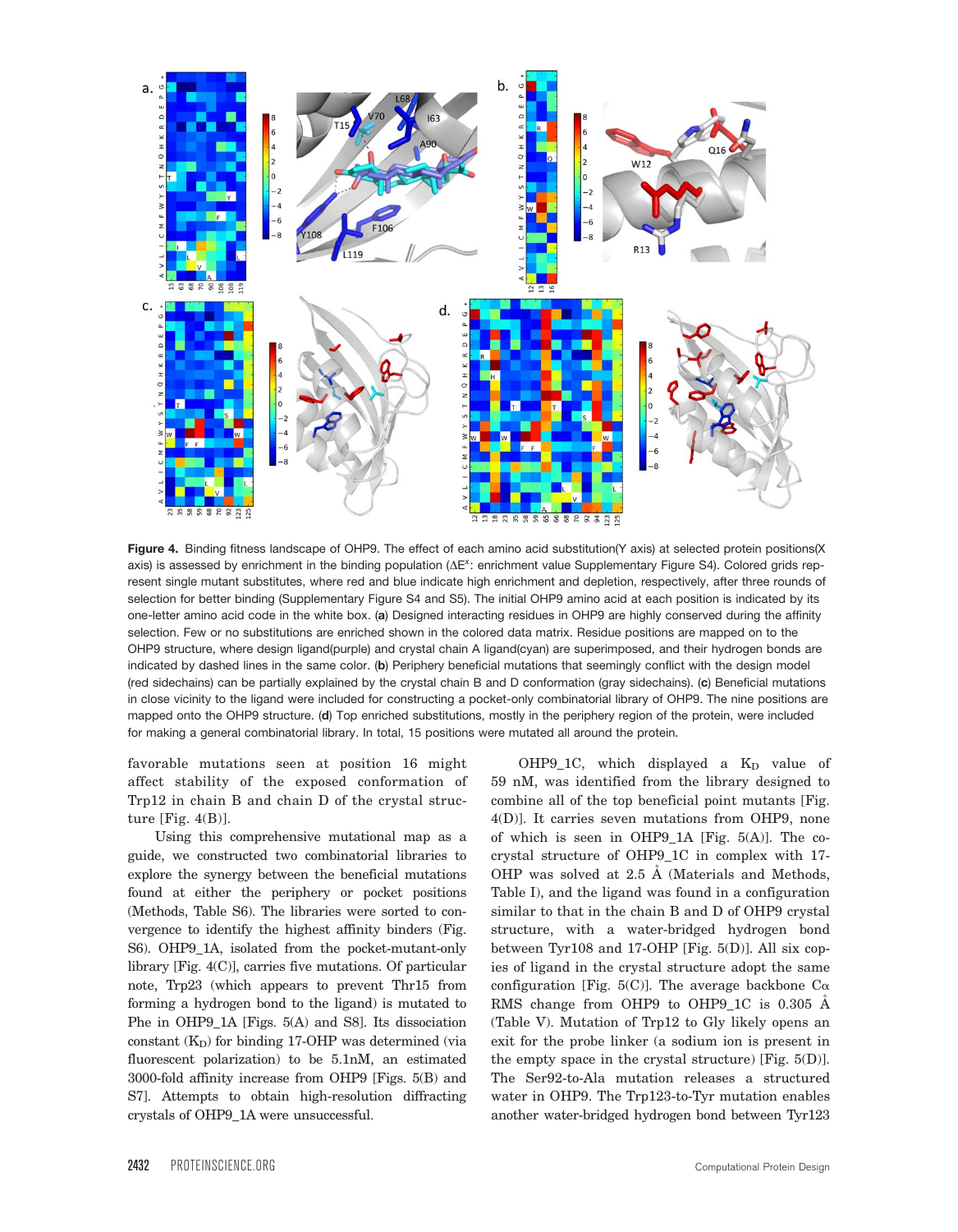

Figure 5. Evolved variants of OHP9: OHP9\_1A and OHP9\_1C. (a) Sequence alignment of OHP9, OHP9\_1A and OHP9\_1C. Black windows mark the positions mutated in OHP9\_1A and OHP9\_1C. (b) Equilibrium dissociation constants of OHP9, OHP9\_1A, and OHP9\_1C determined by fluorescence polarization assays. (c) 2Fo–Fc density maps of six ligand copies in OHP9\_1C crystal. (d) The converged ligand binding configuration in OHP9\_1C. Mutations inside the binding site are labeled and highlighted by magenta sticks. Water molecules are shown as red spheres and the sodium ion as a purple sphere. (e) Periphery mutations in OHP9\_1C in magenta sticks mapped onto the crystal structure. Hydrogen bonds are represented by gray dashed lines.

and 17-OHP and helps lock the ligand in the same configuration in all six copies of crystallographic asymmetric unit [Fig. 5(D)]. The other four mutations are located at least 10  $\AA$  away from the binding pocket: Lys18 caps the C-terminus of the first helix and connects the helix to the unpaired beta-strand backbone; Asp66 and Asp67 forms water-bridged hydrogen bond to cap the third helix [Fig. 5(E)]. The convergence on a single binding mode and the increase in affinity thus likely result from a combination of backbone changes favoring the selected binding configuration and small adjustments to the ligand binding site.

#### **Discussion**

## The errors in modeling OHP9 that result in differences in ligand conformation are subtle and highlight the challenges of ligand binding protein design

The discrepancy between the position of the 17-OHP in the design model of OHP9 and the actual ligand

positions observed in the crystal structure highlights several of the critical challenges to computational design of small molecule binding proteins. Binding a small molecule with high affinity and specificity depends on the formation of a set of weak non-covalent interactions including hydrogen bonds, electrostatic attractions, and van der Waals attractions. The first challenge is accurate energy evaluation. In the OHP9 case, in the design model the more polar end of 17- OHP is buried such that the polar groups make hydrogen bonds with designed side chain residues. In the crystal structure, the ligand configurations are flipped with the more polar portion sticking out into solvent, suggesting that the cost of desolvating these groups outweighs the energy gain from hydrogen bond formation. The energy function used in design clearly underestimates the desolvation penalty; this is also the case for Vina.

The second challenge is to properly model intra protein sidechain and backbone conformational changes. As noted above, a slight change of the N-C $\alpha$ -

Table IV. Backbone RMSD Between Six Chains of OHP9\_1C Crystal Structure[TQ1]

|         | Chain $B(A)$ | Chain $C(A)$ | Chain $D(A)$ | Chain $E(A)$ | Chain $F(A)$ |
|---------|--------------|--------------|--------------|--------------|--------------|
| Chain A | 0.174        | 0.160        | 0.152        | 0.149        | 0.154        |
| Chain B |              | 0.190        | 0.159        | 0.196        | 0.200        |
| Chain C |              |              | 0.200        | 0.186        | 0.194        |
| Chain D |              |              |              | 0.177        | 0.184        |
| Chain E |              |              |              |              | 0.159        |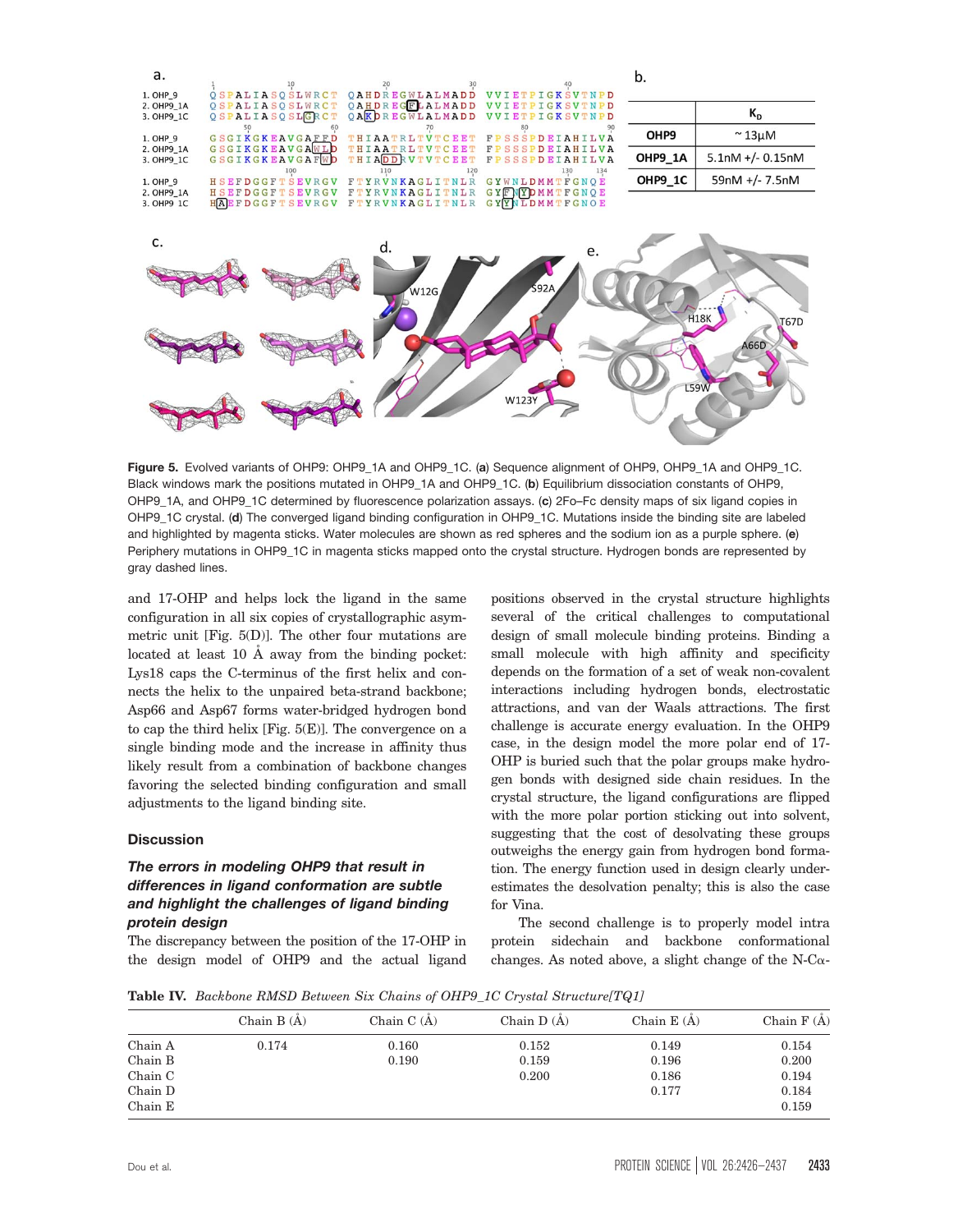Table V. Backbone RMSD Between OHP9\_1C Crystal Structure and OHP9 Crystal Structure

| OHP9 1C  | c.A(A)      | c.B(A)      | c.C(A) | c.D(A) | c.E(A) | c.F(A) | Average $(A)$ |
|----------|-------------|-------------|--------|--------|--------|--------|---------------|
| OHP9 c.A | 0.285       | 0.294       | 0.248  | 0.278  | 0.266  | 0.245  | 0.269         |
| OHP9 c.B | 0.367       | ${ 0.334}$  | 0.317  | 0.338  | 0.312  | 0.291  | 0.327         |
| OHP9 c.C | $\rm 0.331$ | 0.344       | 0.299  | 0.294  | 0.308  | 0.291  | 0.311         |
| OHP9 c.D | 0.320       | $\rm 0.365$ | 0.277  | 0.308  | 0.304  | 0.302  | 0.313         |

 $C\beta$  bond angle of residue Trp23 allows it to hydrogen bond to Thr15 instead of interacting with 17-OHP. In addition, several hydrophobic sidechains adopt different rotamers to accommodate the configurations of the ligand observed in the crystal structure. These intraprotein conformational rearrangements disfavor the design target binding mode and favor the alternative observed modes. These challenges are particularly acute when designing binders for hydrophobic small molecules, where there are only one or two polar moieties to make directional interactions and provide "handles" for residues in the binding pocket to grab on to. It is instructive to compare 17-OHP to DIG: the latter has two additional hydrogen bonding groups which the high affinity DIG binding exploits to achieve both specificity and precision. The general problem of specifically orienting non-polar ligand is exacerbated for 17-OHP by its near two-fold symmetry—a flip around the pseudo two-fold axis does not change the steric and non-polar interactions significantly and hence it is challenging for designs to strongly favor one of the two orientations.

There are several clear routes forward. First, the error in energy evaluation of ligand–protein interactions results mainly from the improper balance between the unfavorable cost of desolvating ligand polar groups and the favorable hydrogen bonding interaction. Future work on improving the solvation model will help correct those errors. Second, improved sampling methods coupled with more computing resources and an improved energy function should be able to recapitulate the subtle backbone changes that enable multiple sidechain rearrangement.

#### Materials and Methods

#### Computational methods

**Small molecule preparation.** 3D coordinates of 17a-hydroxylprogesterone (17-OHP) were downloaded from PubChem open chemistry database with CID 6238. The default method in Avogadro<sup>16</sup> was used to assign Gasteiger-Marsili empirical atomic partial charges<sup>17</sup> (Table S8). Three low-energy conformers with all-atom RMSD above  $0.2 \text{ Å}$  were generated for 17-OHP by OMEGA from OpenEye toolkits.<sup>18</sup>

#### Scaffold Collection

Crystal structures of NTF2-like proteins from RCSB PDB were collected based on TM alignment to a known NTF2-like protein (PDB ID: 1Z1S) with TM

score cutoff of  $0.5$ <sup>19</sup> Structures with multiple domains were removed afterwards by manual inspection. The bound ligands, water molecules and other crystalized non-protein molecules were removed. 257 crystal structures of NTF2-like proteins were used for design calculation (Table S3). The crystal structures were further prepared using an energy minimization protocol with pre-generated heavy-atom coordinate constraints as previously described.20

PatchDock. A PatchDock constraints file that defines the receptor binding pocket was generated for each scaffold. All three 17-OHP conformers were docked into the defined pocket in parallel for all the scaffolds. PatchDock scores were used to rank the docking solutions and top 100 docked configuration from each scaffold were selected for following design calculations. Ligand orientation was calculated based on the distances from the center of mass of the complex to the two ends of 17-OHP (See Supplementary Material). We chose the docked configurations that put the more polar end of 17-OHP buried inside pocket for designing directional hydrogen bonding interactions.

Rosetta design. 7727 docks were continued for Rosetta design. Interface residues were designed using RosettaScripts application.<sup>21</sup> Two Rosetta-Scripts protocols were developed to design hydrogen bonds in the docked configurations. The first protocol used HBnet method to explicitly search for hydrogen bonds. Once a set of hydrogen bonds that satisfy the buried polar atoms of the ligand was found, Rosetta geometric constraint files were used to keep the hydrogen bonding patterns.<sup>22</sup> The other pocket residues were optimized based on the calculated interface energy. The second protocol relied on full-atom Rosetta energy function to capture possible hydrogen bonds while optimizing the binding energy. It did a fine grid searching of ligand configuration and generated 1000 starting ligand positions for each dock. Each ligand configuration went through the pocket design process and filtered by ligand hydrogen bond satisfaction (see Supplementary Material for detailed design protocols).

Energy evaluation of sidechain rotameric states. Rotamer scanning calculation was performed by running RotamerBoltzmannWeightFilter within RosettaScripts application.<sup>23</sup> The source code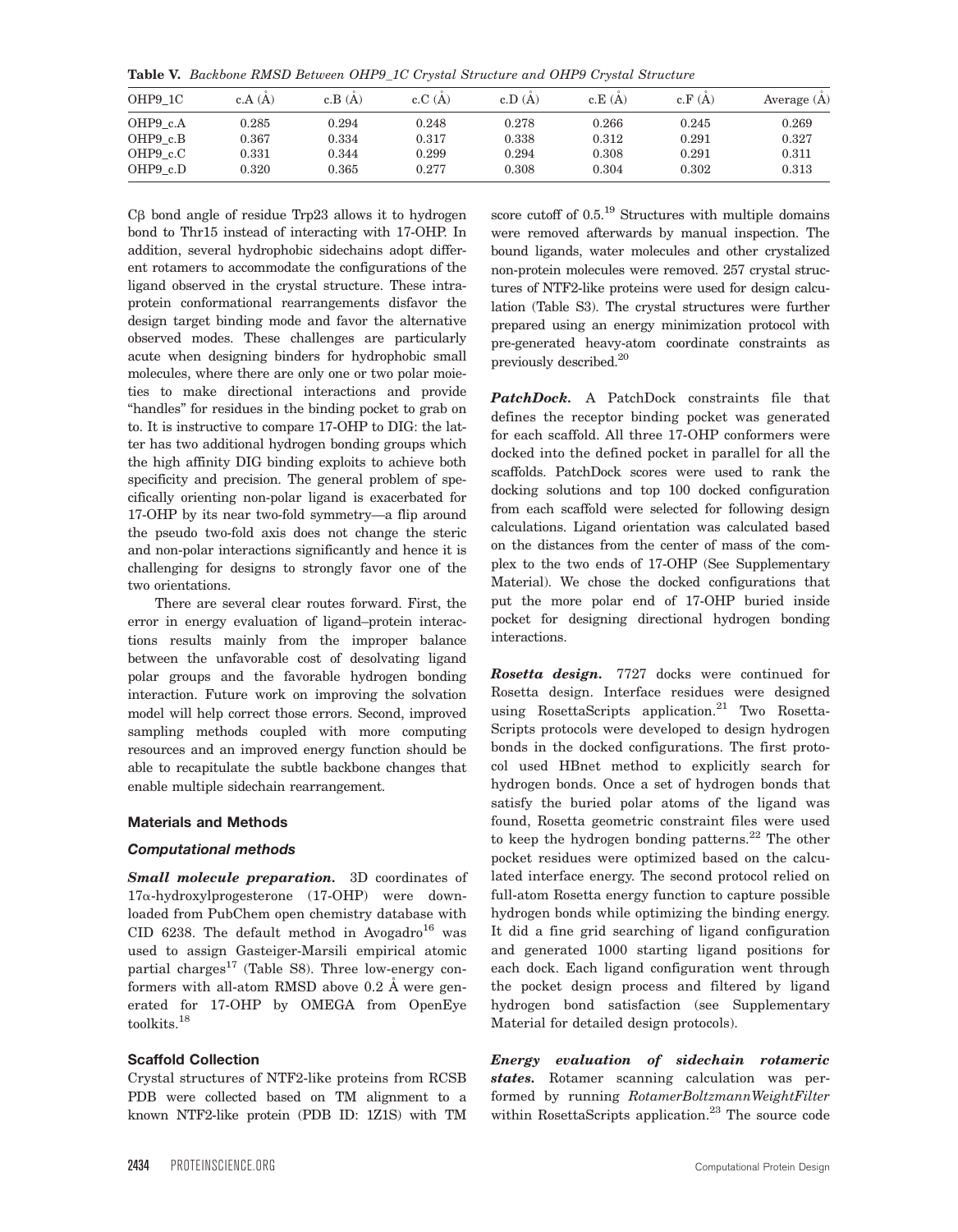was modified to report both the  $\chi$ 1 and  $\chi$ 2 dihedral angles of each trial rotamer (See supplementary information).

## Structure Refinement Using Molecular Dynamics (MD) Simulation

We used the forcefield and tools from AMBER12 package $^{24}$  and simulation parameters that were similar to the method described before.<sup>25</sup> Prepared systems were minimized and equilibrated for 50ps with increasing temperature from 50 to 300 K. Five independent 10-ns trajectories were initialized from the equilibrated state with harmonic restraints of 0.05 kcal/mol/ $A^2$  applied to the protein  $C_{\alpha}$  coordinates. Langevin dynamics at 300 K was carried out with integration step of 2fs. Single representative model was extracted by structural averaging on all five trajectories using *ptraj* tool. The naïve averaged model was then regularized using Rosetta Fastrelax in dual space.<sup>26</sup>

Rosetta ligand docking. Rosetta ligand docking simulation was performed using a previously published protocol.<sup>13</sup> The same ligand parameters and conformers from design calculation were used for Rosetta ligand docking.

Glide and Vina Docking. We submitted both the design model and crystal structure of OHP9 to the weekly Continuous Evaluation for Ligand Pose Prediction (CELPP) for docking prediction (CELPP: [www.drugdesigndata.org/about/CELPP](http://www.drugdesigndata.org/about/CELPP) Github page: <https://github.com/drugdata/d3r/wiki>). Ligands for both Vina<sup>15</sup> and Glide<sup>14</sup> protocols were prepared with Schrodingers LigPrep (Schrödinger, LLC, New York, NY, 2017). The best docking models from Vina and Glide were returned to us after the automated simulations were finished.

## Experimental materials and methods

Probe synthesis. Reagents and solvents used for the synthesis of the 17-hydroxyprogesterone derivatives were purchased from Sigma Aldrich and used without any further purification. Dimethylsulfoxide was stored over activated molecular sieves (Sigma-Aldrich, 4A, beads 8–12 mesh) for at least 24 h before use. High-resolution mass spectra (HRMS) were collected with a LCQ Fleet Ion Trap Mass Spectrometer (Thermo Scientific). Reverse-phase analytical high-pressure liquid chromatography (RP-HPLC) was run on a Dionex system equipped with a P680 pump, an ASI 100 automatic sample injector and an UltiMate 3000 diode array detector for product visualization using a Waters symmetry C18 column (5  $\mu$ m, 3.9  $\times$  150 mm). Reverse-phase preparative highpressure liquid chromatography was performed on a Dionex system equipped with an UltiMate 3000 pump

and an UVD 170U UV-Vis detector for product visualization on a Waters SunFire<sup>TM</sup> Prep C18 OBD<sup>TM</sup> 5  $\mu$ m  $19 \times 150$  mm Column. Proton nuclear magnetic resonance (NMR) spectra were recorded at room temperature on a Bruker Avance-III 400 or on a Bruker DRX-600 equipped with a cryoprobe. Chemical shifts  $(\delta)$  are reported in ppm relative to the solvent residual signals (Fig. S1).

Yeast display. Synthetic genes with  $5'$  and  $3'$ vector-overlapping sequences were synthesized (Gen9) with codon usage optimized for E.coli expression. They were first cloned between the NdeI and XhoI sites of pETCON for yeast surface display as an Aga2p-fusion protein.27 EBY100 yeast cells were treated and induced for protein display according to the published protocol.<sup>11</sup>

Library construction. OHP9 single sitesaturation mutagenesis(SSM) library was generated using overlapping PCR method (Table  $S5$ ).<sup>28</sup> Two combinatorial libraries were generated using oligo assembly methed with synthetic DNA oligos containing degenerate codons (Integrated DNA Technologies) (Table S6). Libraries were transformed as linear PCR product together with linear cut pET-CON(digested with NdeI and XhoI) in to EBY100 yeast cells by electroporation.<sup>29</sup>

Flow cytometry binding assay. Yeast cells displaying the designed protein were pre-coated by 0.01% BSA in 100  $\mu$ L PBSF buffer.<sup>11</sup> In a 1.5 mL Eppendorf tube, pre-coated cells were incubated with 10  $\mu$ g/mL (0.33  $\mu$ M) streptavidin–phycoerythrin(PE) (Invitrogen),  $1.65 \mu M$  biotinylated probes and and  $5 \mu g/mL$  fluorescein isothiocyanate(FITC)conjugated chicken anti-c-Myc (Immunology Consultants Laboratory) in 50  $\mu$ L PBSF for 1 h on a benchtop rotator at room temperature. Cells were spun down and washed twice by  $50 \mu L$  cold PBSF before running through a Accuri C6 flow cytometer (BD Biosciences) or sorted with a BD Influx cell sorter (BD Biosciences).

**Deep sequencing and data process.** Yeast cells of OHP9 naive SSM library and sorted libraries were lysed and plasmid DNA was extracted in the same way as described before.<sup>28</sup> Genes were PCR amplified using primers that annealed to the plasmid, followed by a secondary PCR to add 6-bp barcodes for distinguishing different libraries and flanking sequences for annealing to the sequencing flow cell. DNA was sequenced with a Miseq sequencer (Illumina, San Diego, CA) using Illunima Miseq Reagent kit v3 (Catalog#:MS-102–3003). Sequencing cluster density was 862K/mm2 and 88.9% clusters passing quality filter. Paired-end sequences were aligned by PEAR<sup>30</sup> and analyzed with scripts adapted from Enrich.<sup>31</sup>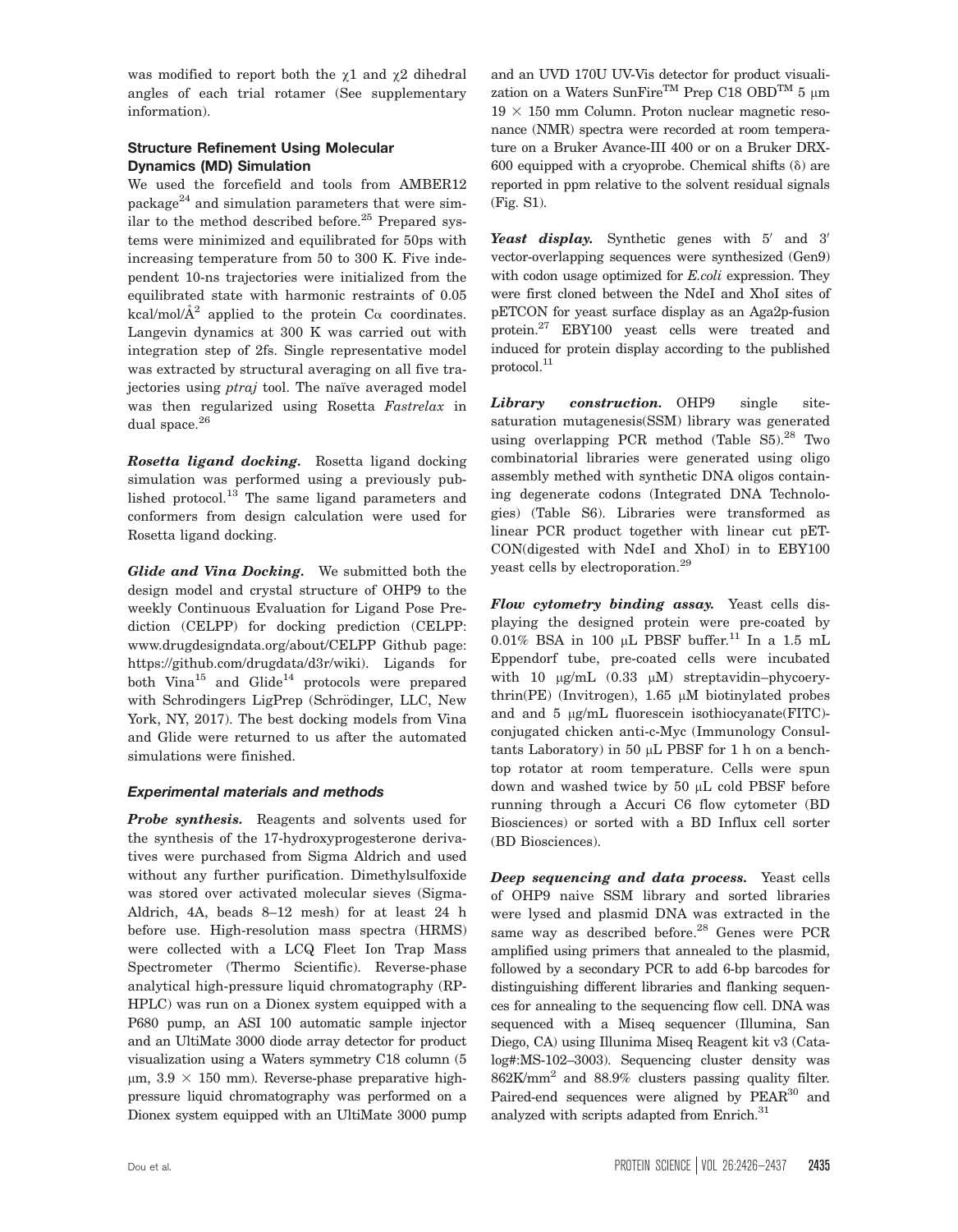Protein samples for binding assay. Functional designs were cloned between the NdeI and XhoI sites of pET29b (Novagen), placing a 6His-tag on the protein's C-terminus. Plasmids were transformed into E. coli BL21(DE3) cells for protein expression. Cells were grown in Terrific Broth at  $37^{\circ}$ C to OD600  $\sim$ 0.6–0.9 and induced with 0.5 mM IPTG overnight at 18°C. Cells were lysed in phosphate-buffered saline (PBS) (140 mM NaCl, 1 mM KCl, 12 mM  $\text{Na}_2\text{HPO}_4$ , and 1.2 mM  $\text{KH}_2\text{PO}_4$ , pH 7.4) containing 0.5 mM phenylmethylsulfonyl fluoride (PMSF) and 0.05 mg/mL DNase by sonication. Cleared lysate was loaded on NiNTA resin (Qiagen) and washed with 30 column volumes of wash buffer (PBS, 20mM imidazole). Protein were eluted with elution buffer (PBS, 200mM imidazole) and concentrated by centrifugal ultrafiltration before dialyzing overnight at 48C against PBS. Protein concentration was determined by absorbance at 280 nm using calculated extinction coefficients.

Protein samples for crystallography. An 8Histag for protein purification and the SUMO protein Smt3 from Saccharomyces cerevisiae for tag cleavage were fused to the N terminus of the genes encoding OHP9 and it variants using Gibson Assembly.<sup>32</sup> Purified fusion proteins were cleaved by homemade SUMO Protease (Ubl-specific protease 1) followed by a secondary Ni-NTA affinity resin (Qiagen). Tag-free proteins were further purified by size-exclusion chromatography on an AKTA Pure using Superdex75 column (GE Healthcare).

Crystal structure determination and refinement. Purified proteins were initially tested for crystallization via sparse matrix screens in 96-well sitting drops using a mosquito (TTP LabTech). Crystallization conditions were then optimized with constructs that proved capable of crystallizing in larger 24-well hanging drops. OHP9 crystallized in 100 mM HEPES sodium pH7.5, 1% (w/v) Polyethylene Glycol 200 and 2.0 M Ammonium sulfate at a concentration of 24 mg/ mL. The crystal was transferred to a solution containing 75% mother liquor plus 25% ethylene glycol and flash frozen in liquid nitrogen. Data was collected at ALS on BL5.0.2 at 1.0 Å wavelength and processed on HKL2000. OHP9\_1c crystallized in 100 mM sodium acetate pH5.5 and 15% (w/v) Polyethylene Glycol 3000 at a concentration of 14.5 mg/mL. The crystal was transferred to a solution containing 75% mother liquor plus 25% ethylene glycol and flash frozen in liquid nitrogen. Data was collected at ALS on BL5.0.2 at 1.0 Å wavelength and processed on HKL2000.<sup>33</sup> OHP9 and OHP9\_1c were solved by Molecular Replacement with Phaser via pheni $x^{34,35}$  using the original scaffold 2A15. The structure was then built and refined using  $\text{Coot}^{36}$  and phenix,  $^{35}$  respectively, until finished.

#### Acknowledgments

We thank Dr. Shuai Liu, Jeffrey R. Wagner, and Dr. Vitoria Feher from The Drug Design Data Resource (D3R) at University of California, San Diego for generating the docked files using Vina and Glide. We thank Dr. Christine E. Tinberg for her comments on the manuscript. This work was supported by the Defense Threat Reduction Agency (DTRA). The computational work was facilitated though the use of advanced computational, storage, and networking infrastructure provided by the Hyak supercomputer system at the University of Washington. Some of the computation was done using resources provided by the Open Science Grid, which is supported by the National Science Foundation and the U.S. Department of Energy's Office of Science. P.J.G was supported by Carlsbergfondet and an EMBO Long-term postdoctoral fellowship.

#### **References**

- 1. Speiser PW, White PC (2003) Congenital adrenal hyperplasia. N Engl J Med 349:776–788.
- 2. White PC (2009) Neonatal screening for congenital adrenal hyperplasia. Nat Rev Endocrinol 5:490–498.
- 3. Tinberg CE, Khare SD, Dou J, Doyle L, Nelson JW, Schena A, Jankowski W, Kalodimos CG, Johnsson K, Stoddard BL, Baker D (2013) Computational design of ligand-binding proteins with high affinity and selectivity. Nature 501:212–216.
- 4. Griss R, Schena A, Reymond L, Patiny L, Werner D, Tinberg CE, Baker D, Johnsson K (2014) Bioluminescent sensor proteins for point-of-care therapeutic drug monitoring. Nat Chem Biol 10:598–603.
- 5. Feng J, Jester BW, Tinberg CE, Mandell DJ, Antunes MS, Chari R, Morey KJ, Rios X, Medford JI, Church GM, Fields S, Baker D, (2015) A general strategy to construct small molecule biosensors in eukaryotes. eLife 4:e10606.
- 6. Leaver-Fay A, Tyka M, Lewis SM, Lange F, Thompson J, Jacak R, Kaufman K, Renfrew PD, Smith CA, Sheffler W, Davis IW, Cooper S, Treuille A, Mandell DJ, Richter F, Ban Y-EA, Fleishman SJ, Corn JE, Kim DE, Lyskov S, Berrondo M, Mentzer S, Popovic Z, Havranek JJ, Karanicolas J, Das R, Meiler J, Kortemme T, Gray JJ, Kuhlman B, Baker D, Bradley P (2011) ROSETTA3: An object-oriented software suite for the simulation and design of macromolecules. Methods Enzymol 487:545–574.
- 7. Bullock TL, Clarkson WD, Kent HM, Stewart M (1996) The 1.6 angstroms resolution crystal structure of nuclear transport factor 2 (NTF2). J Mol Biol 260:422– 431.
- 8. Zanghellini A, Jiang L, Wollacott A (2009) New algorithms and an in silico benchmark for computational enzyme design. Protein Sci 15:2785–2794.
- 9. Schneidman-Duhovny D, Inbar Y, Nussinov R, Wolfson HJ (2002) PatchDock and SymmDock: servers for rigid and symmetric docking. Nucl. Acids. Res 33:363–367, 2005.
- 10. Boyken SE, Chen Z, Groves B, Langan RA, Oberdorfer G, Ford A, Gilmore JM, Xu C, Dimaio F, Pereira JH, Sankaran B, Seelig G, Zwart PH, Baker D (2016) De novo design of protein homo-oligomers with modular hydrogen-bond network-mediated specificity. Science 352:680–687.